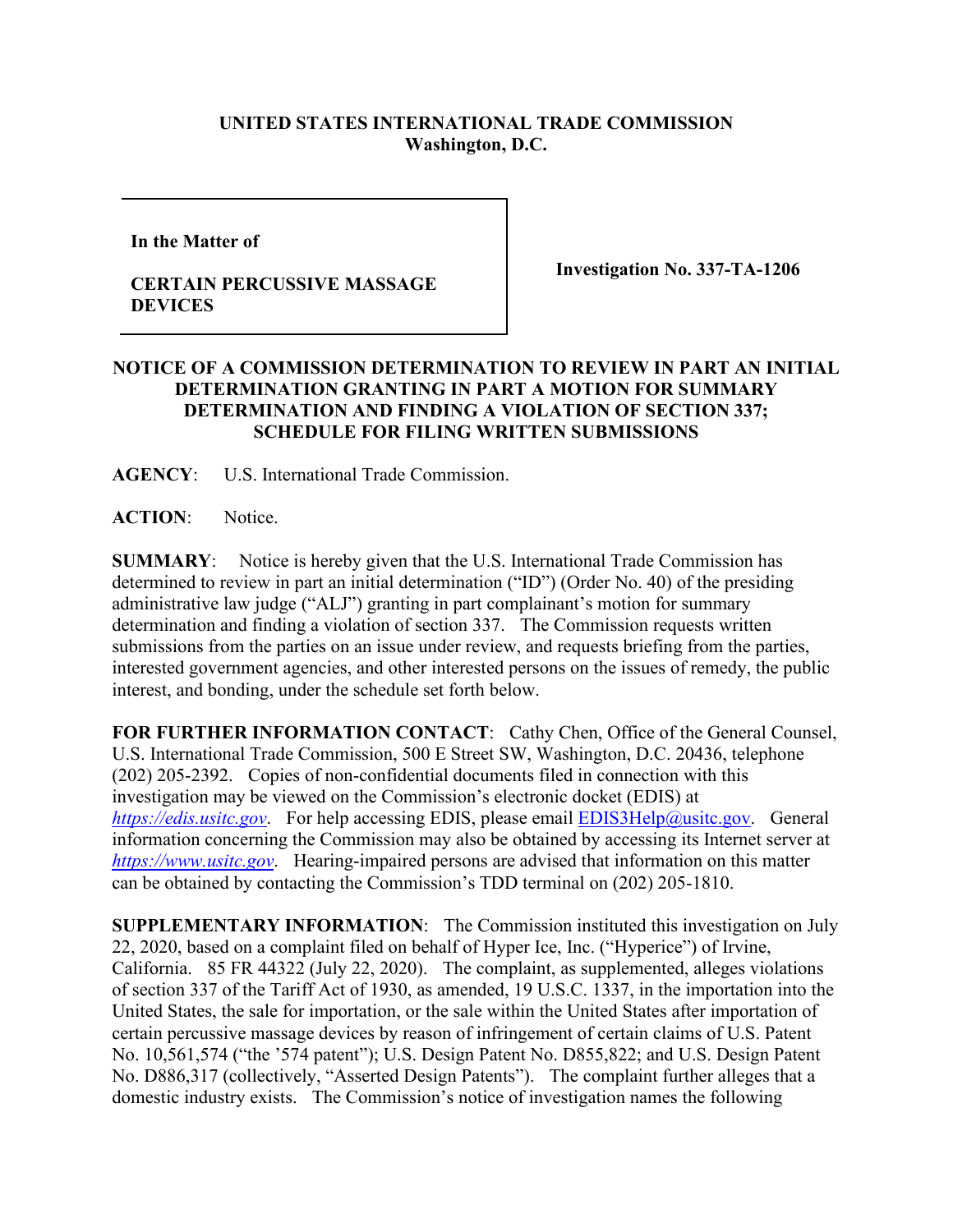nineteen respondents: Laiwushiyu Xinuan Trading Company of Shandong District, China; Shenzhen Let Us Win-Win Technology Co., Ltd. of Guangdong, China; Shenzhen Qifeng Technology Co., Ltd. of Guangdong, China; Shenzhen QingYueTang E-commerce Co., Ltd. of Guangdong, China; and Shenzhen Shiluo Trading Co., Ltd. of Guangdong, China (collectively, the "Unserved Respondents"); Kinghood International Logistics Inc. ("Kinghood") of La Mirada, California; Manybo Ecommerce Ltd. ("Manybo") of Hong Kong, China; Shenzhen Infein Technology Co., Ltd. ("Shenzhen Infein") of Guangdong, China; Hong Kong Yongxu Capital Management Co., Ltd. ("Hong Kong Yongxu") of Hong Kong, China; Kula eCommerce Co., Ltd. ("Kula") of Guangdong, China; Performance Health Systems, LLC ("Performance Health") of Northbrook, Illinois; Rechar, Inc. ("Rechar") of Strasburg, Colorado; Ning Chen of Yancheng, Jiangsu China; Opove, Ltd. ("Opove") of Azusa, California; Shenzhen Shufang E-Commerce Co., Ltd. ("Shufang E-Commerce") of Shenzhen, China; Fu Si ("Shenzhen Fusi Technology") of Guangdong, China;[1](#page-1-0) WODFitters ("WODFitters") Lorton, Virginia; Massimo Motor Sports, LLC ("Massimo") of Garland, Texas; and Addaday LLC ("Addaday") of Santa Monica, California. The notice of investigation also names the Office of Unfair Import Investigations ("OUII") as a party.

On October 16, 2020, the Commission determined not to review Order No. 11 granting motions to intervene by third parties Shenzhen Xinde Technology Co., Ltd. ("Xinde") and Yongkang Aijiu Industrial & Trade Co., Ltd. ("Aijiu") in the investigation. *See* Order No. 11 (Sept. 25, 2020), *unreviewed by* Comm'n Notice (Oct. 16, 2020).

Respondents Addaday, WODFitters, Massimo, Performance Health, Rechar, Ning Chen, Opove, Shufang E-Commerce, Xinde, Aijiu, and Shenzhen Fusi Technology were terminated from the investigation based upon settlement agreements. *See* Order No. 10 (Sep. 16, 2020), *unreviewed by* Comm'n Notice (Oct. 15, 2020); Order No. 12 (Nov. 4, 2020), *unreviewed by*  Comm'n Notice (Nov. 20, 2020); Order No. 30 (Apr. 8, 2021), *unreviewed by* Comm'n Notice (Apr. 22, 2021).

The Unserved Respondents were terminated from the investigation based upon withdrawal of the Complaint. *See* Order No. 36 at 2 (Aug. 3, 2021) *unreviewed by* Comm'n Notice (Aug. 19, 2021).

Respondents Kinghood, Manybo, Shenzhen Infein, Hong Kong Yongxu, and Kula (collectively, "the Defaulting Respondents") were found in default. *See* Order No. 17 (Dec. 17. 2020), *unreviewed by* Comm'n Notice (Jan. 5, 2021).

On May 6, 2021, OUII filed a motion to terminate the Asserted Design Patents from this investigation on the ground that Hyperice did not have sufficient rights to the design patents at

<span id="page-1-0"></span><sup>1</sup> Respondent Fu Si's full name is Shenzhen Fusi Technology Co., Ltd. *See* Response of Opove Ltd., Shenzhen Shufang E-Commerce Co., Ltd., and Fu Si to the Complaint and Notice of Investigation at ¶ 40, EDIS Doc ID 716966 (Aug. 11, 2020). The principal place of business of Shenzhen Fusi Technology Co., Ltd. was changed to 14E, Building A, Guanghao International Center, No. 441 Meilong Road, Minzhi Street, Longhua District, Shenzhen, China, 518131 effective September 15, 2020. *Id.*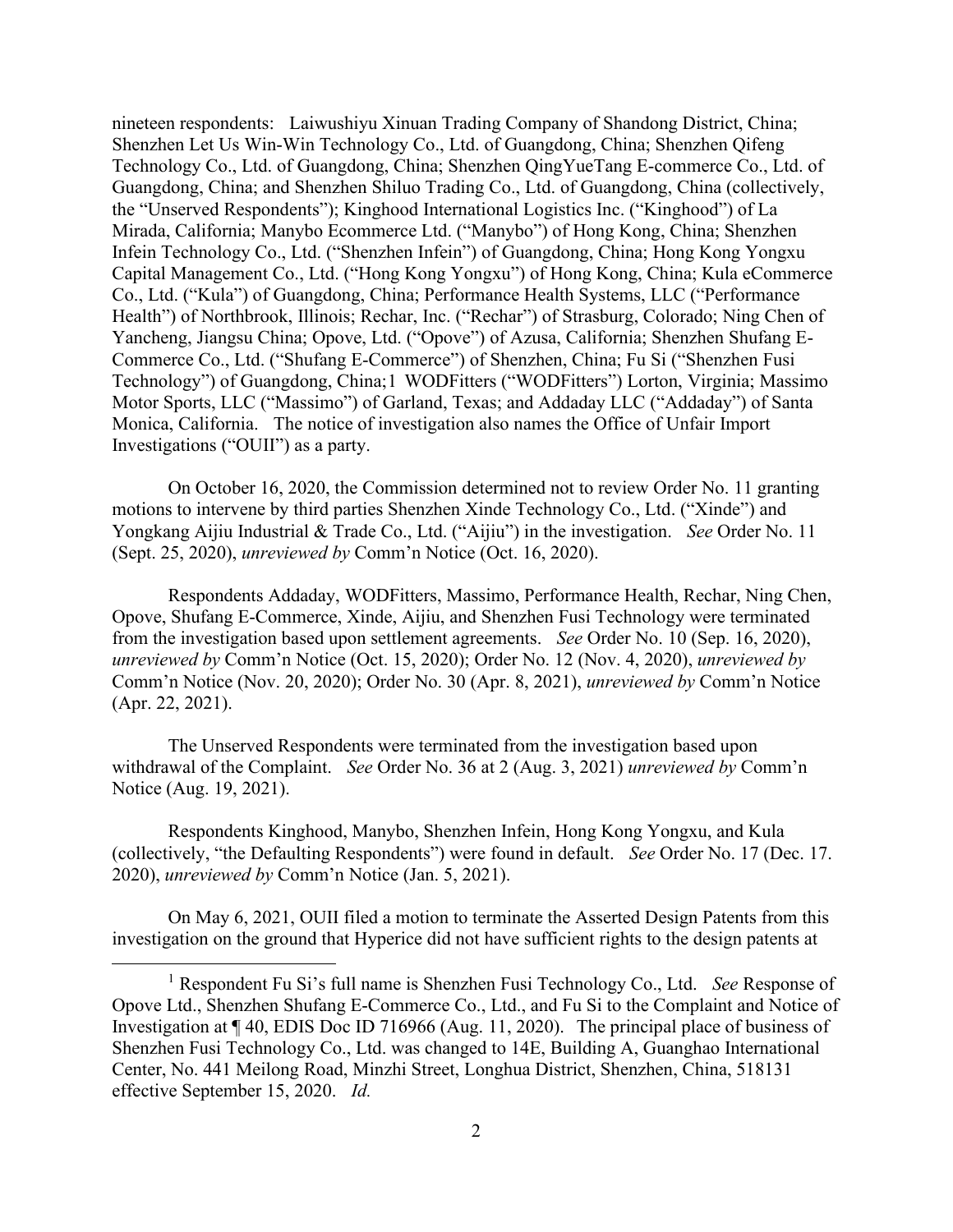the time the investigation was instituted. On May 17, 2021, Hyperice filed its response in opposition to OUII's motion to terminate, which included a cross-motion to amend the Complaint to reflect proper inventorship.

On May 7, 2021, Hyperice filed a motion for summary determination that the Defaulting Respondents have violated section 337 for infringing its three asserted patents. On May 14, 2021, Hyperice supplemented its motion with additional declarations. On May 20, 2021, Hyperice again supplemented its motion with claim charts and exhibits. OUII filed a response in support of the motion with respect to the '574 patent but not with respect to the asserted design patents.

On August 17, 2021, the ALJ issued Order No. 38 denying Hyperice's motion to amend the complaint and the notice of investigation to reflect proper inventorship. That same day, the ALJ issued Order No. 39 granting OUII's motion to terminate the Asserted Design Patents for lack of standing. Hyperice filed a timely petition for review of Order No. 39 and OUII filed a response to the petition. November 12, 2021 is the date by which the Commission must determine whether to review Order No. 39.

On August 20, 2021, the ALJ issued the subject ID (Order No. 40) granting in part Hyperice's motion for summary determination of violation of section 337. Specifically, the ID found: (1) that Hyperice established the importation requirement as to Defaulting Respondents Kinghood, Manybo, Shenzhen Infein, and Hong Kong Yongxu, but not Kula; (2) that Defaulting Respondents Kinghood, Manybo, Shenzhen Infein, and Hong Kong Yongxu infringe one or more of claims 1-7, 9, 14, and 15 of the '574 patent; (3) that Hyperice's domestic industry products practice at least one claim of the '574 patent; and (4) that Hyperice has proven that a domestic industry exists within the United States related to articles protected by that patent. Accordingly, the ALJ found that four of the five Defaulting Respondents have infringed one or more of claims 1-7, 9, 14, and 15 of the '574 patent in violation of section 337. No petitions for review of the ID were filed.

The ALJ concurrently issued a Recommended Determination ("RD") on the issues of remedy and bonding. The RD recommends the issuance of a general exclusion order and a cease and desist order and setting the bond during the period of Presidential review in the amount of one hundred percent (100%) of the entered value.

Having reviewed the record of the investigation, including the subject ID and the parties' submissions to the ALJ, the Commission has determined to review in part the ID. Specifically, the Commission has determined to review the ID's finding that Hyperice has satisfied the economic prong of the domestic industry requirement with respect to the '574 patent. The Commission adopts the ID's findings that Hyperice provided undisputed evidence that Kinghood's, Manybo's, and Shenzhen Infein's accused products infringe claims 1-7, 9, 14 and 15 of the '574 patent and that Hong Kong Yongxu's accused products infringe claims 1-7, 14 and 15 of the '574 patent. Although Hyperice provided undisputed evidence that Kula's accused products infringe claims 1-7, 9, 14 and 15 of the '574 patent, the Commission adopts the ID's finding that there is insufficient evidence of importation of Kula's accused products.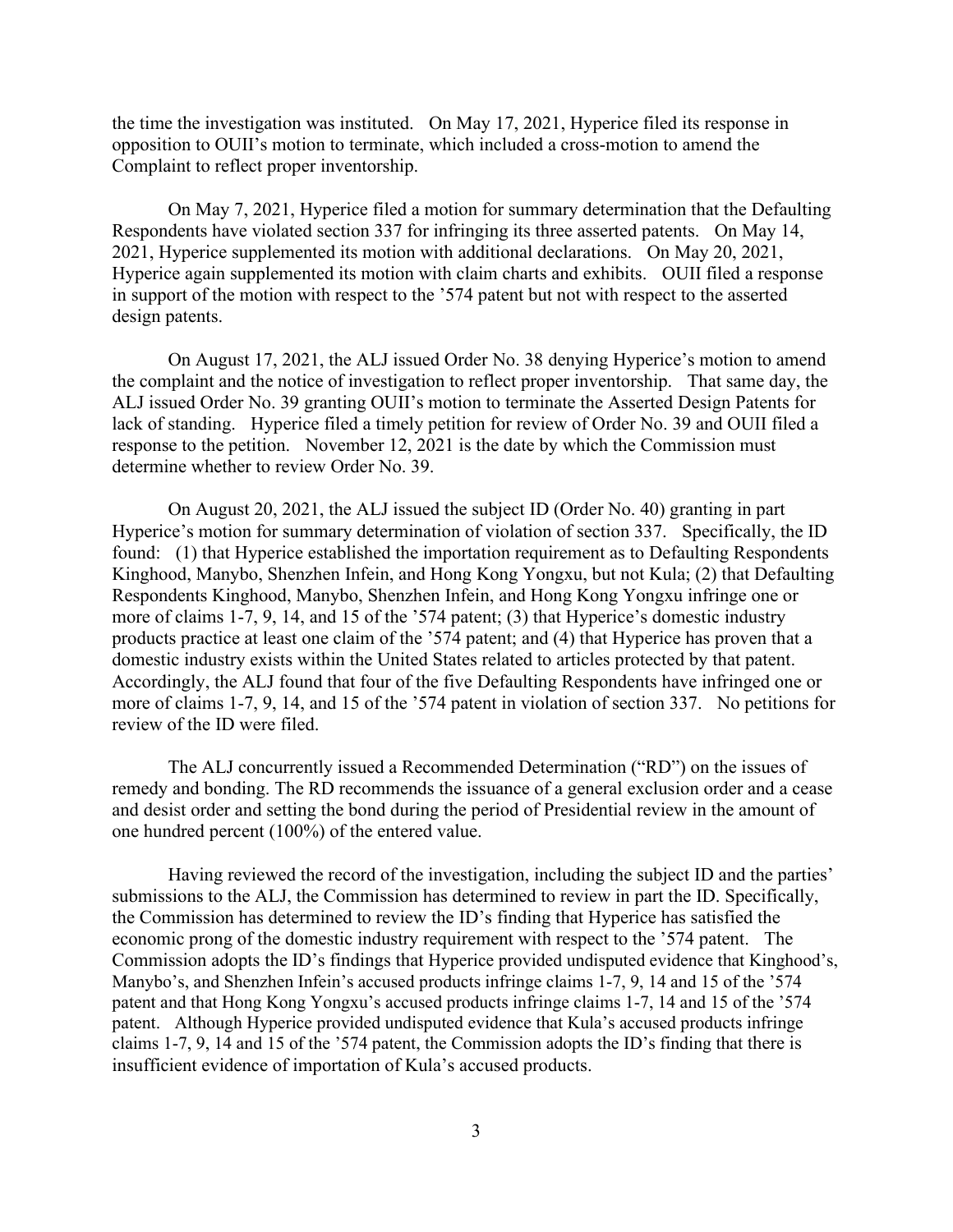The parties are requested to brief their positions on only the following issue under review.

- 1) Please explain whether Complainant's asserted domestic industry differs from that of a mere importer, including by discussing the claimed expenditures and how the Commission and the Federal Circuit have considered such expenditures in prior investigations. In answering this question, please address the extent to which the activities relied upon to show satisfaction of the economic prong need to take place in the United States either as a legal or a practical matter.
- 2) Please explain the nature and significance of Complainant's employment of labor or capital in the United States with respect to articles protected by the '574 patent.
- 3) Please provide, to the extent permitted by the record, a breakout of the claimed allocated expenditures by type of activities, in particular (but not limited to) research and development, design, product engineering, supply chain and operation management, customer service, sales, marketing, and repair and warranty work.
- 4) Please discuss whether Complainant's asserted domestic industry investments are significant under section 337(a)(3)(B) in light of Commission and Federal Circuit precedents. Please include in your response a contextual, quantitative discussion, including a discussion of Complainants' foreign investments and expenditures relative to its domestic industry expenditures in these statutory categories, and/or a discussion of the value added to the product from Complainant's activities in the United States. Please also include in your response a discussion of any other quantitative and qualitative analysis of the significance of the domestic industry's employment of labor or capital under section 337(a)(3)(B).
- 5) Please explain how Complainant's domestic workforce contributes to establishing an industry in the United States.

In connection with the final disposition of this investigation, the statute authorizes issuance of, *inter alia,* (1) an exclusion order that could result in the exclusion of the subject articles from entry into the United States; and/or (2) cease and desist orders that could result in the respondents being required to cease and desist from engaging in unfair acts in the importation and sale of such articles. Accordingly, the Commission is interested in receiving written submissions that address the form of remedy, if any, that should be ordered. If a party seeks exclusion of an article from entry into the United States for purposes other than entry for consumption, the party should so indicate and provide information establishing that activities involving other types of entry either are adversely affecting it or likely to do so. For background, see *Certain Devices for Connecting Computers via Telephone Lines*, Inv. No. 337- TA-360, USITC Pub. No. 2843, Comm'n Op. at 7-10 (Dec. 1994).

The statute requires the Commission to consider the effects of that remedy upon the public interest. The public interest factors the Commission will consider include the effect that an exclusion order and/or a cease and desist order would have on: (1) the public health and welfare, (2) competitive conditions in the U.S. economy, (3) U.S. production of articles that are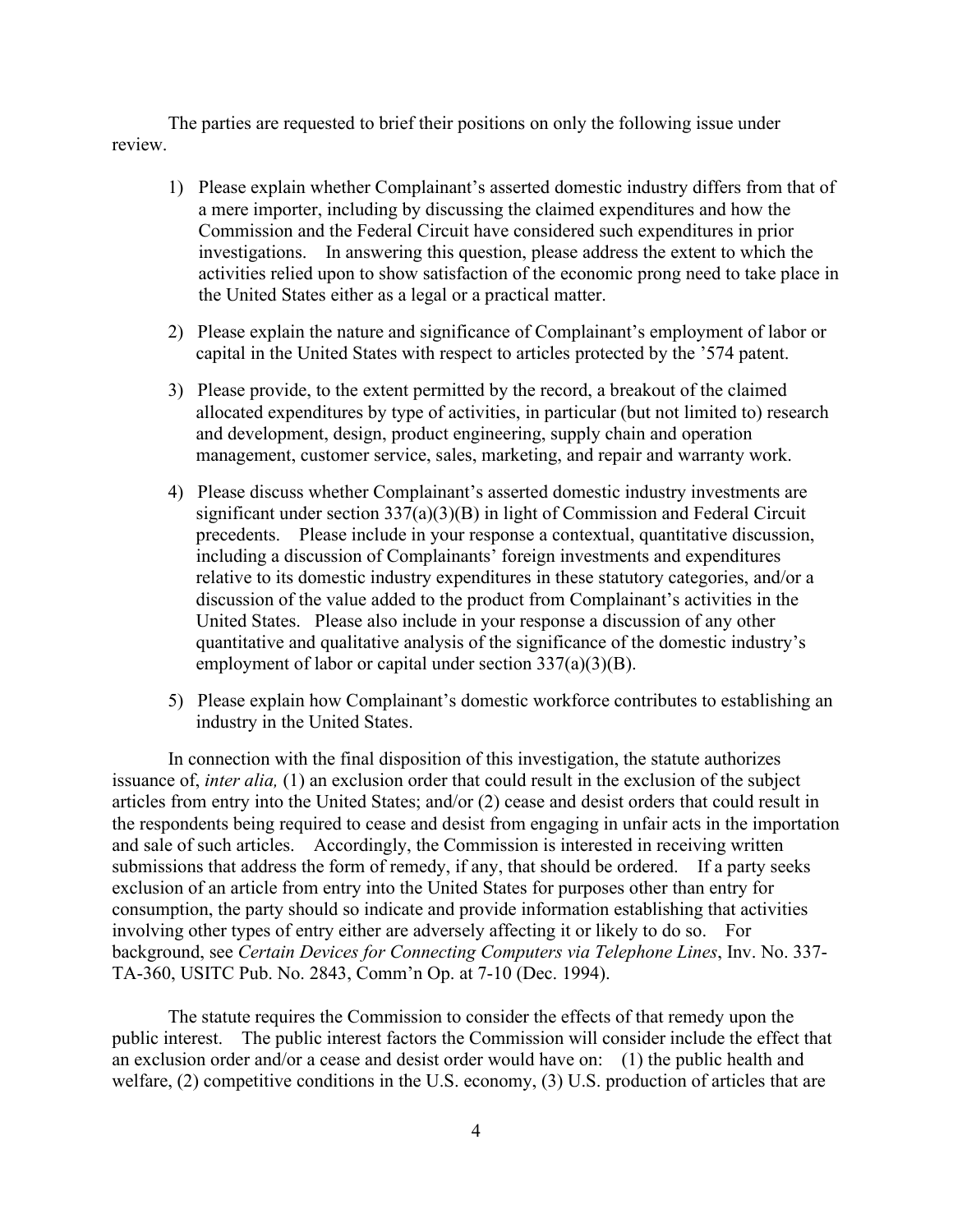like or directly competitive with those that are subject to investigation, and (4) U.S. consumers. The Commission is therefore interested in receiving written submissions that address the aforementioned public interest factors in the context of this investigation.

If the Commission orders some form of remedy, the U.S. Trade Representative, as delegated by the President, has 60 days to approve, disapprove, or take no action on the Commission's determination. *See* Presidential Memorandum of July 21, 2005, 70 FR 43251 (July 26, 2005). During this period, the subject articles would be entitled to enter the United States under bond, in an amount determined by the Commission and prescribed by the Secretary of the Treasury. The Commission is therefore interested in receiving submissions concerning the amount of the bond that should be imposed if a remedy is ordered.

**WRITTEN SUBMISSIONS**: Parties to the investigation, interested government agencies, and any other interested parties are encouraged to file written submissions on the issues of remedy, the public interest, and bonding. Such submissions should address the recommended determination by the ALJ on remedy and bonding.

In their initial submissions, Complainant is also requested to identify the remedy sought and Complainant and OUII are requested to submit proposed remedial orders for the Commission's consideration. Complainant is further requested to state the date that the Asserted Patent expires, to provide the HTSUS subheadings under which the accused products are imported and to supply the identification information for all known importers of the products at issue in this investigation. The initial written submissions and proposed remedial orders must be filed no later than close of business on **Wednesday, November 3, 2021**. Reply submissions must be filed no later than the close of business on **Wednesday, November 10, 2021**. No further submissions on these issues will be permitted unless otherwise ordered by the Commission.

Persons filing written submissions must file the original document electronically on or before the deadlines stated above. The Commission's paper filing requirements in 19 CFR 210.4(f) are currently waived. 85 FR 15798 (March 19, 2020). Submissions should refer to the investigation number (Inv. No. 337-TA-**1206**) in a prominent place on the cover page and/or the first page. (*See* Handbook for Electronic Filing Procedures, *[https://www.usitc.gov/documents/handbook\\_on\\_filing\\_procedures.pdf](https://www.usitc.gov/documents/handbook_on_filing_procedures.pdf)*). Persons with questions regarding filing should contact the Secretary, (202) 205-2000.

Any person desiring to submit a document to the Commission in confidence must request confidential treatment by marking each document with a header indicating that the document contains confidential information. This marking will be deemed to satisfy the request procedure set forth in Rules 201.6(b) and 210.5(e)(2) (19 CFR 201.6(b) & 210.5(e)(2)). Documents for which confidential treatment by the Commission is properly sought will be treated accordingly. A redacted non-confidential version of the document must also be filed simultaneously with any confidential filing. All information, including confidential business information and documents for which confidential treatment is properly sought, submitted to the Commission for purposes of this investigation may be disclosed to and used: (i) by the Commission, its employees and Offices, and contract personnel (a) for developing or